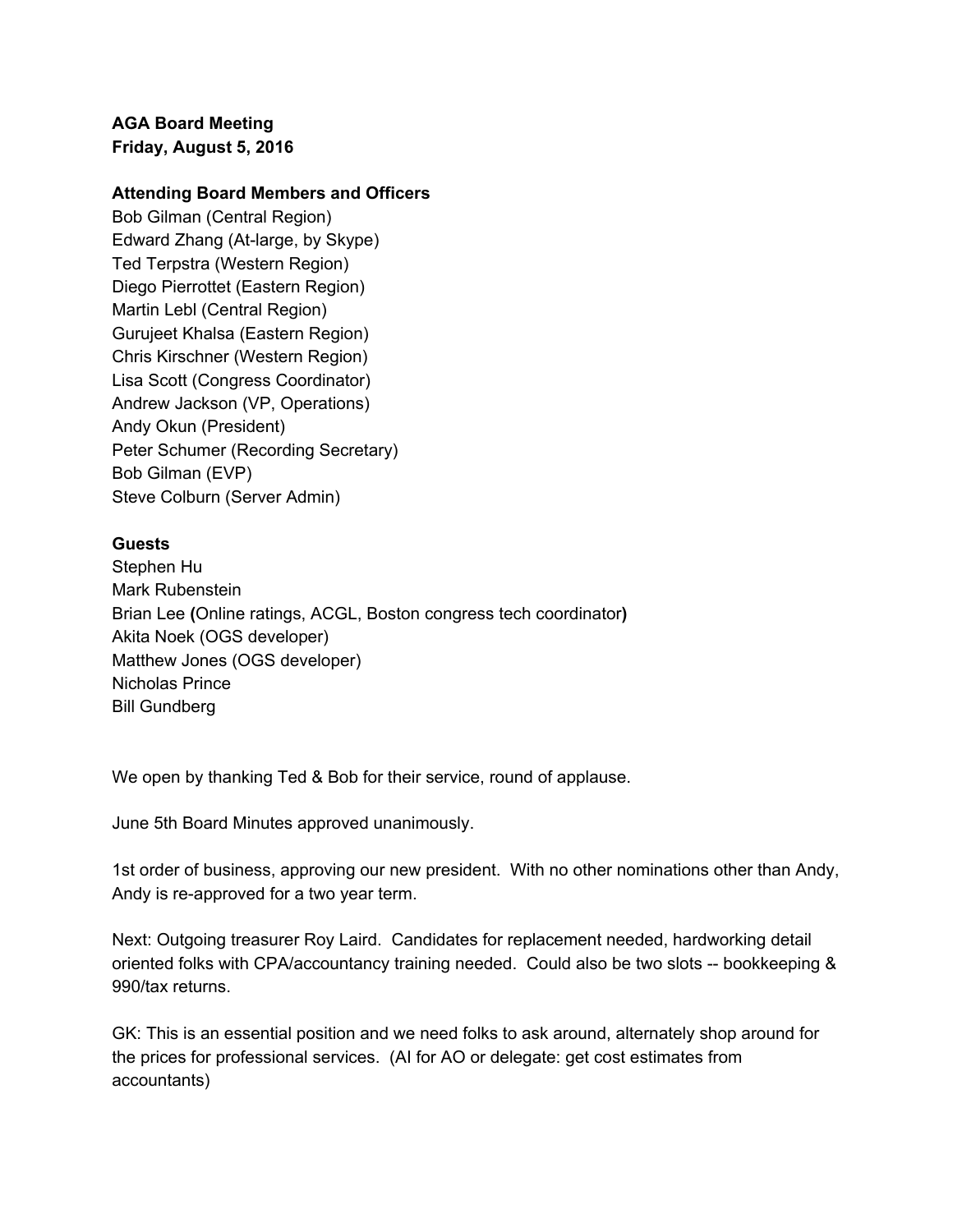CK: Do we know the time commitment for a competent accountant?

AO: Roy is putting in ca. 5 hours per week, more when tax (and other) forms are due. We can ask. (AI for AO: Ask Roy what his time commitment is)

Gundberg?: There are services that can help with this.

GK: If anyone knows anyone who has the appropriate training and interest, please pass them on to Andy Okun. This will be a topic in the next meeting.

AO: Thank you for reappointing me as AGA President, I am really enjoying the position. I look forward to being able to delegate more in the future. (AI for AJ, LS, others: Nag AO to get an administrative assistant)

GK: EVP Position is currently held by Bob Gilman. The term coincides with the president's term and is therefore ending now, unless he would like to be reappointed.

BG: Is about to undertake a personal project and is stepping back from the board to establish how much time he has available. If the board would like me to continue i am happy to continue to serve as i can with the understanding that i may need to resign depending on the load from my personal affairs.

GK: Calls for nominations & offers recusal to executive session, none, Bob is nominated. All in favor of Bob renewing his term for Executive VP [passes by voice vote]

GK: Bob has been working on a project involving past congress funds (funds held by prior congresses in escrow until they establish projects to use them)

BG: Congress profits are split between the AGA and the local organizers, who can submit to spend their proceeds on go-related events. There are 9 escrows currently. 2003 - Houston, \$9,394 2004 - Rochester, \$1,115 2007- Lancaster - 2007, \$9,197.92 2009- Washington - 2009, \$4,869.50 2013- Both Tacomas - 2013, \$6,116.27 and \$2,389.36 2012 - Black Mountain - 2012, \$6,101.43 2014 - NYC - \$16,018.41 2015 - St. Paul - \$10,577.15

Several tens of thousands all together. Contacted Houston, Lancaster, Rochester. Waiting for MOUs; Houston, the situation is that the original organizers are no longer in the Houston area, no longer a current AGA chapter. Contacted members nearby and informed them of the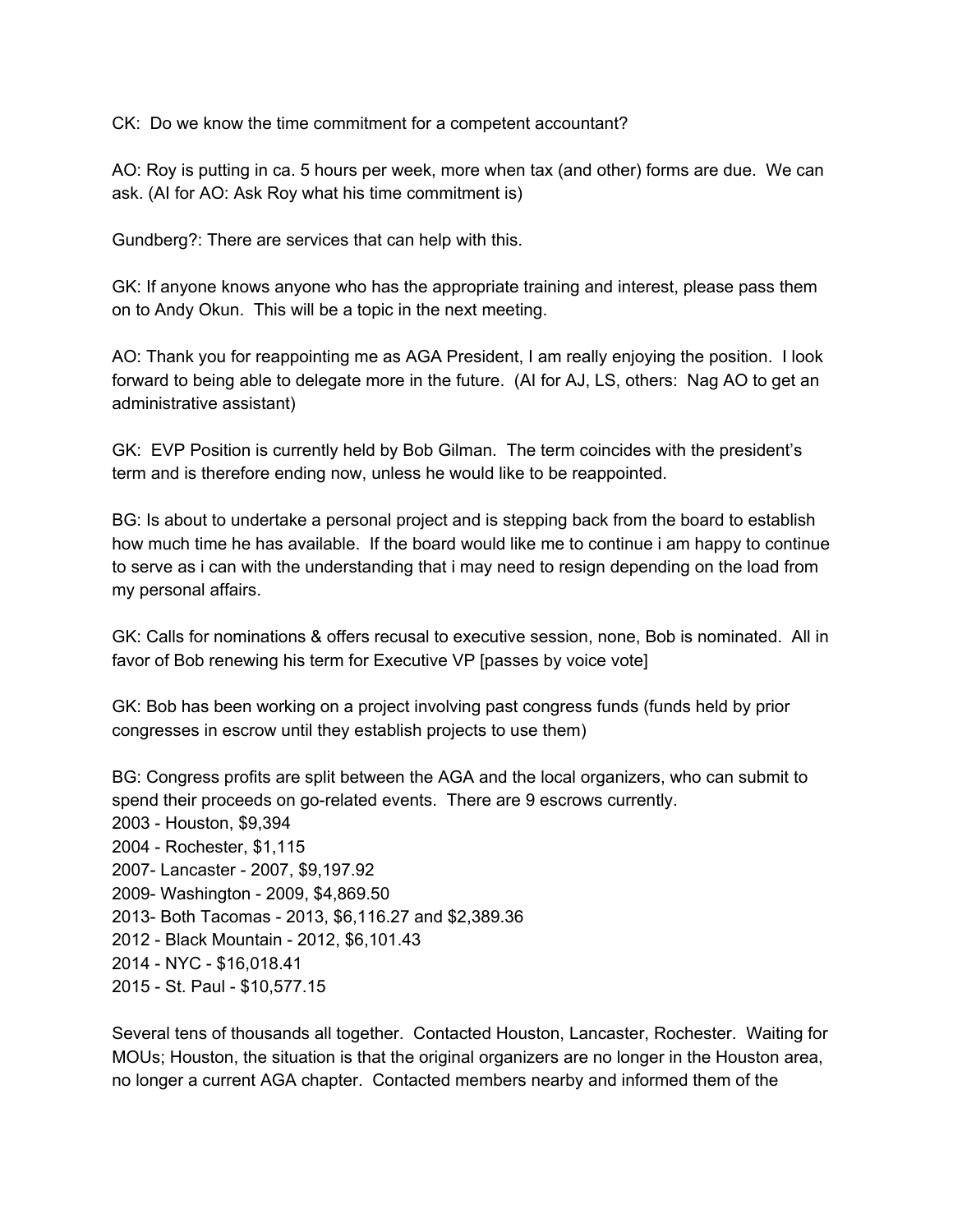outstanding escrow asked them to develop plans. 4-5 expressed interest, am corresponding with them to develop MOUs, etc.

AO gives history on MOUs, sunset/expiration clauses.

BG gives background on his correspondence. Hasn't given a deadline, emphasized nature of the focus on broader go playing community.

LS: 5 year deadline, 3 year deadline for us to notify them, they don't have to use it all, just use anything within 5 years.

CK: Valid uses are anything within our mission as a 501(c) 4

SC: Rochester has money, and it is odd that we have not been informed about this money before this week. Why not?

AO: We only think of it when we do our books, basically.

LS: (delivers figures above)

GK: Do we feel that the clubs that ran Congresses but no longer exist are still due this money?

AO: It is my feeling that continuing to encourage these funds to be used for local events is in the spirit of the Congress and go promotion. At some point we'd like it to be spent. If we start spending it and someone fights us to spend it themselves, we'd be happy to let them win and spend it themselves.

LS: Congresses before 2001 have their funds with the AGF. Larry Gross says that they have the same issue.

GK: For multiple Congresses, there is some question of how clubs who collaborated on these Congress should share the proceeds.

BG: From my discussions with clubs, it does not seem that this will be an issue, although of course it always could be in the future.

LS: we should track these informal agreements between local clubs. As it is, we don't know the details so we have difficulties years later

GK: (basically repeats LS' points)

BG: The AGF has a similar problem getting people to spend their money. A follow-up process is needed.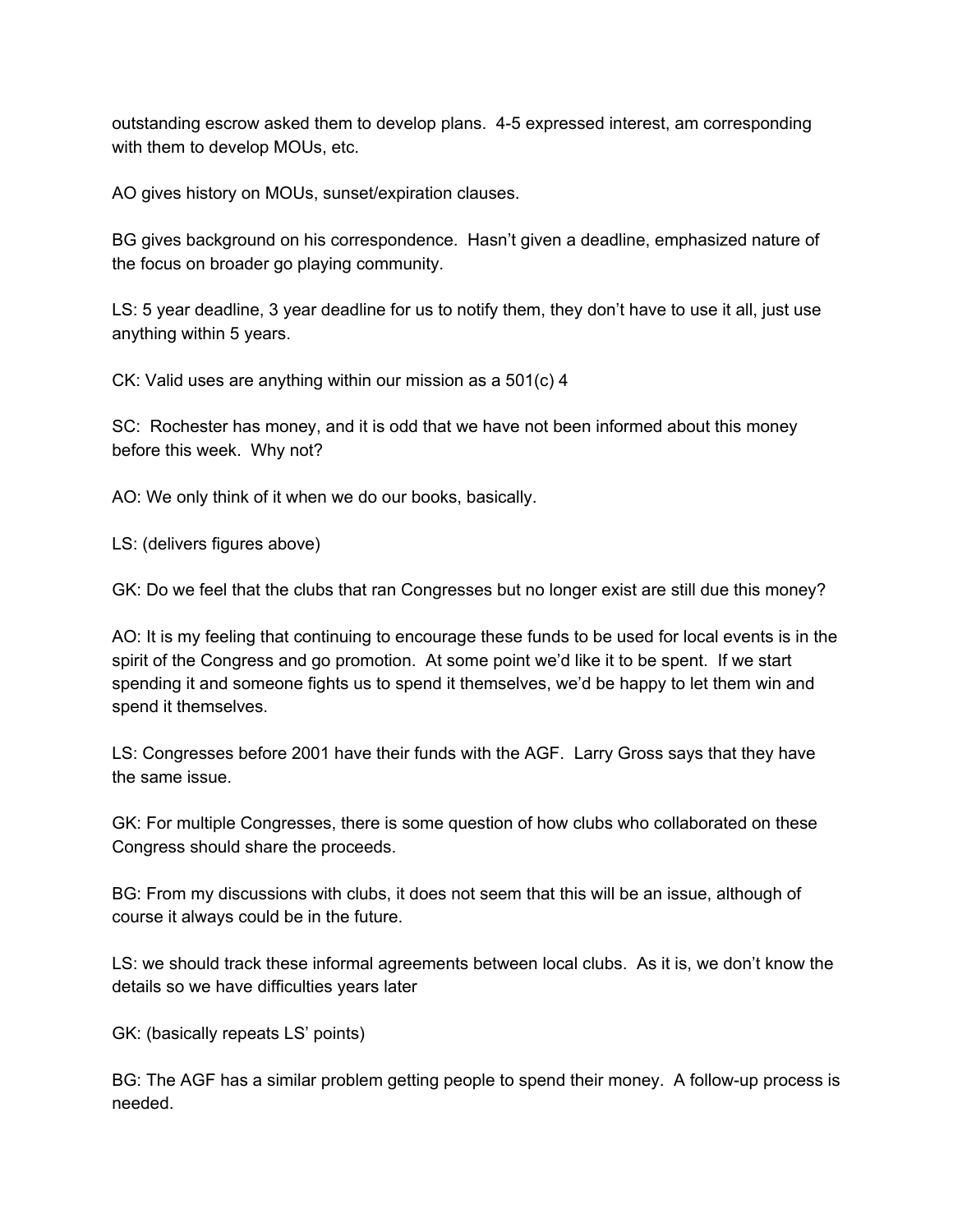TT: How is the money moved? AO answers that the bank accounts are all owned by the AGA.

GK: A task for the new board coming in is to find a better way to manage these funds.

AO: We should also note that Lisa Scott has agreed to become the Congress Coordinator, previously the congress liaison position, which Chris Kirschner has gratefully resigned after many successful years, and 3 years after expressing an interest in resigning.

## **GK: President's report?**

AO: Many small items:

- Tournament coordinator position is challenging, we always need help. If you feel interest or know someone who does, pipe up
- Archivist: Was David Doshay (ph), has done a tremendous job, stepped down, Karoline Li will be taking over the job as a trained librarian and archivist.
- San Diego Congress (2017). The venue is not giving us information as quickly as we would like, but progress is being made. Ted Terpstra will be Congress Director.
- International news: WMSG delayed until end of 2017 prior to the winter olympics (& hopefully in assoc. with them). Chris & AO will extend the point system to include the top 4 vs the top 3. [side discussion on how "top tournaments" in the system are defined. AI for Andy to write story on point system, updating the page on the site with the current information] [Sidebar continues on gender information available in MM]
- [AI: EJ story that members should mark their gender in the Membership Database for women specific tournaments, etc.]
- AI: jackson: automate congress data (w/ gender) to update member database.
- AGF thanks for sending Stephanie and Gansheng to mexico. The 3rd Annual Mexican Go Congress was a great success and they are appreciative.
- IGF leadership has changed. [Background on IGF] China has taken over; new president is **Chang Zhenming (7p) (no idea if that's right)**, Sec. General is **yuan yi (?)**, the new leadership are the ones who suggested the award given at the keynote. Look forward to developing a relationship

Edwards' agenda items

- State championship proposal email with details, followups with Andy. [State Championships in each state put on by a club in that state, with Women's champions as well. Also to be introduced could be age-specific winners such as Under 12, Under 18, Over 40, Over 65, etc.]
- GK: How would tournaments such as the NJ Open and the MD Open fit in?
- AO: The idea would encourage existing tournaments to be used.
- BG: Would that mean restricting these tournaments based on residency? The consensus is no.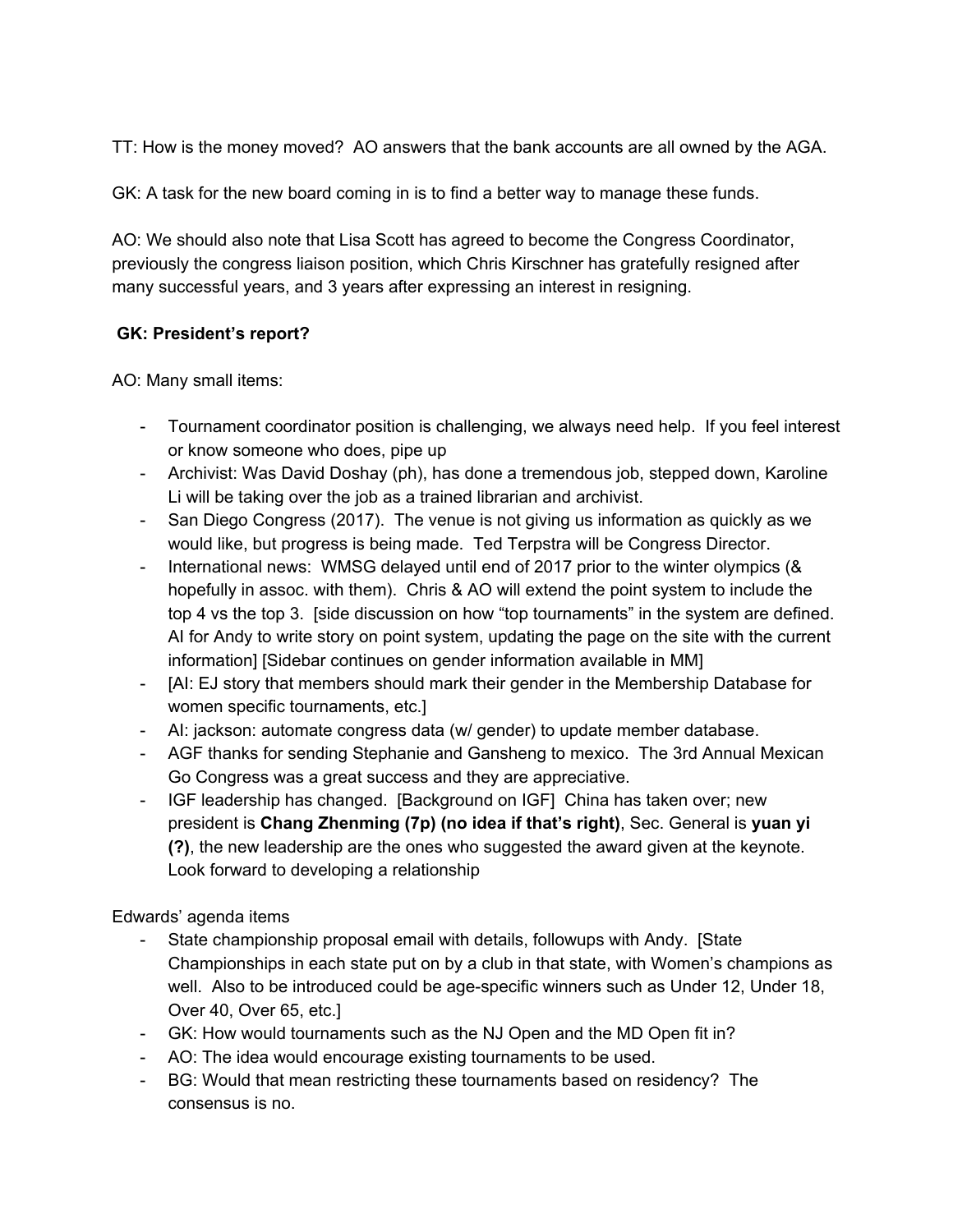- BG: Would this be limited to only AGA members? The consensus is yes.
- EZ: It might be possible to add championship rounds to the existing tournaments for top 2 or 4 resident finishers to determine the winners.
- CK: The particulars of each state should be determined by that state and run by that state.
- AJ: The proposal is very detailed, covers funding, etc. The question is who would be responsible for organizing these events? We have more work than the Tournament Coordinator can currently handle. The proposal could be modified so that everything is done by the people in the states, and our job is simply to provide prizes and compile lists of results. [CK Concurs] We still need to find a person who will be the point person for this project; Edward, would you like to take this on?
- EZ: This is also a great opportunity for us to recruit and support local organizers. Some organizers may be very passionate about their *own* states' tournaments. I might take on the initial work, but would like to find regional coordinators.
- LS: We have regional directors on our board, why not use those?
- EZ: [addresses his ability to drive to WV]
- AO: we need someone at the national level to own it. Any member of the board is welcome to do any amount of work; as a member of the board their powers & obligations are limited to these meetings, although you represent your constituencies.
- AO: The European go countries each have country-level organizations that are very strong and very developed, and good sources of volunteers. These state championships may be a way to develop these networks here.
- [long side-table on hypothetical work no one is clearly interested in owning, as well as specific logistics for large and small states]
- CK: Andrew Jackson was right that we need to have an administrative infrastructure, and that needs to be developed first. [AI: CK should draw up a proposal/outline of how this will work.]
- AJ: Rather than top-down planning, we should just provide money and clear criteria, and let the states decide. One person can field the questions on the national level, but not do the organizing.
- BG: The AGA will need to have some criteria, which is what CK can draw up.
- AO: Question 1 for the board is should we pursue this, and the second question is should we take Edward's proposal as a starting point?
- GK: I think so, we should poll the board.
- ML, DP, CK, EZ support.
- TT: This already exists to some extent with a SoCal Championship
- GK: asks if BG thinks it should move forward, BG assents. CK to draft possible starting point.

## **Additional Items for Board Consideration**

- MR: [AI for AJ: Feature request for add state to congress "Who's Coming" page]
- Discussion of how to distribute Congress funds that have reverted to the AGA.